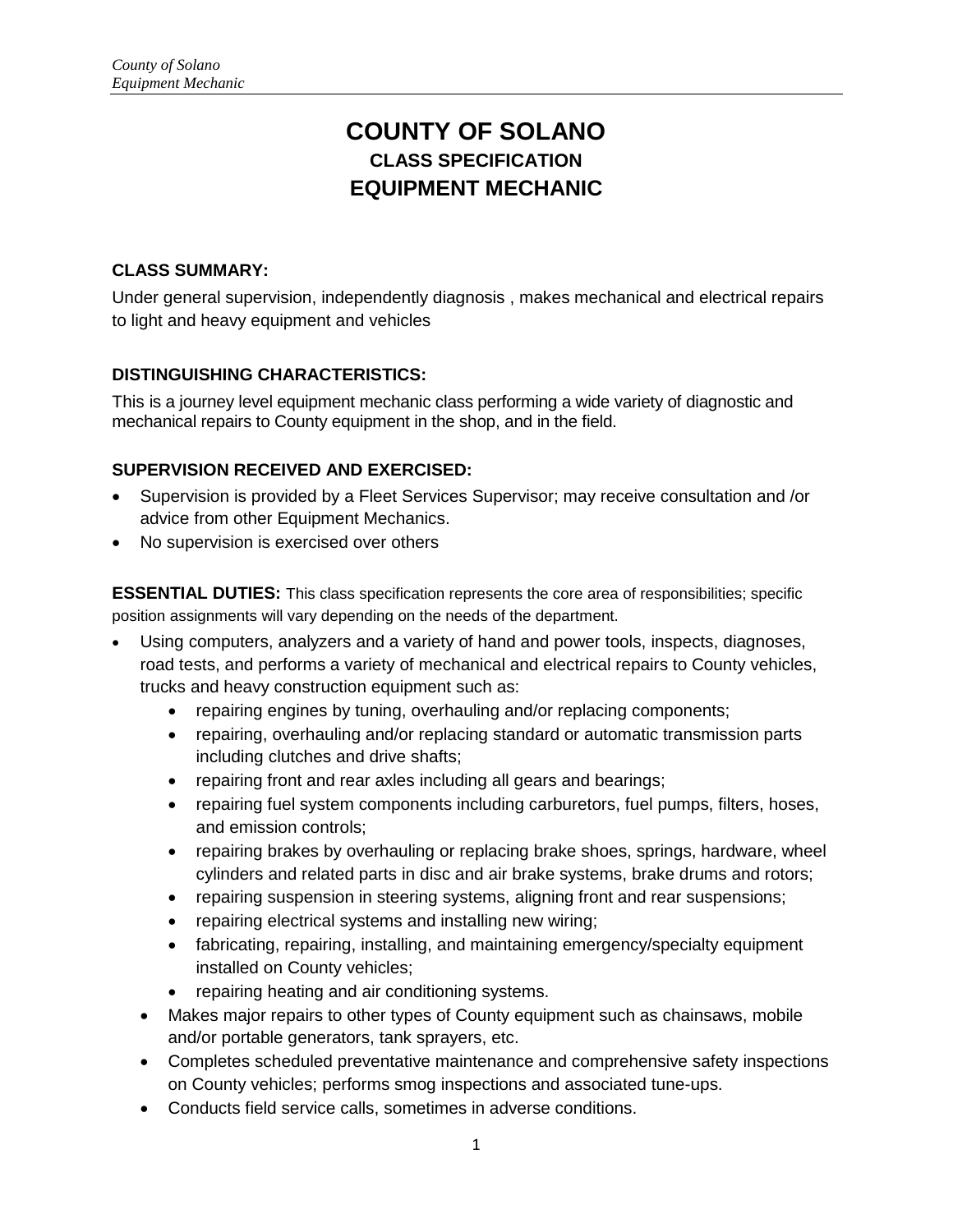- Provides guidance and consultation to other workers and conducts training for Equipment Service Workers, etc.
- Prepares work orders, procures repair parts, interacts with vendors, etc.
- Performs other duties as assigned.

## **EDUCATION AND EXPERIENCE:**

- **Education:** High School Diploma, GED, or equivalent; **AND**
- **Experience:** Four years of full-time paid experience in performing engine repairs on vehicles and/or heavy equipment.

**Note**: Possession of an Associate's degree or higher with a major in automotive repair or an apprenticeship program in automotive repair is desired.

## **LICENSING, CERTIFICATION AND REGISTRATION REQUIREMENTS**:

• Applicants are required to possess a valid California Driver's License, Class C. A valid Class A California Driver's Licenses may be required depending on the assignment within 6 months of appointment.

**Note:** The driver's license must be kept current while employed in this class.

## **REQUIRED KNOWLEDGE, SKILLS AND ABILITIES:**

#### **Knowledge of:**

- Laws, regulations, policies and procedures consistent with automotive and heavy equipment services.
- Theory and operation of vehicular engines; air conditioning and heating systems; emission control systems and standards; and fuel, cooling, electrical, drivetrain, clutch and brake systems.
- Operation, diagnosis, and repair of light and heavy equipment.
- Proper and safe use and maintenance of hand and power tools used for complex vehicle and heavy equipment maintenance.
- Preventative maintenance, repair parts, supplies and equipment of vehicles and heavy equipment.
- Proper welding techniques
- Safety practices used in mechanical repair.
- Customer service techniques for dealing with customers.
- Standard office procedures, practices, equipment, personal computers, and software.

#### **Skill and/or Ability to:**

- Identify and analyze mechanical and electrical problems in vehicles and heavy equipment and implement repairs.
- Analyze, and properly adjust engine emissions control equipment.
- Diagnose and repair faulty components.
- Use original equipment manufacturer (OEM) and other diagnostic equipment.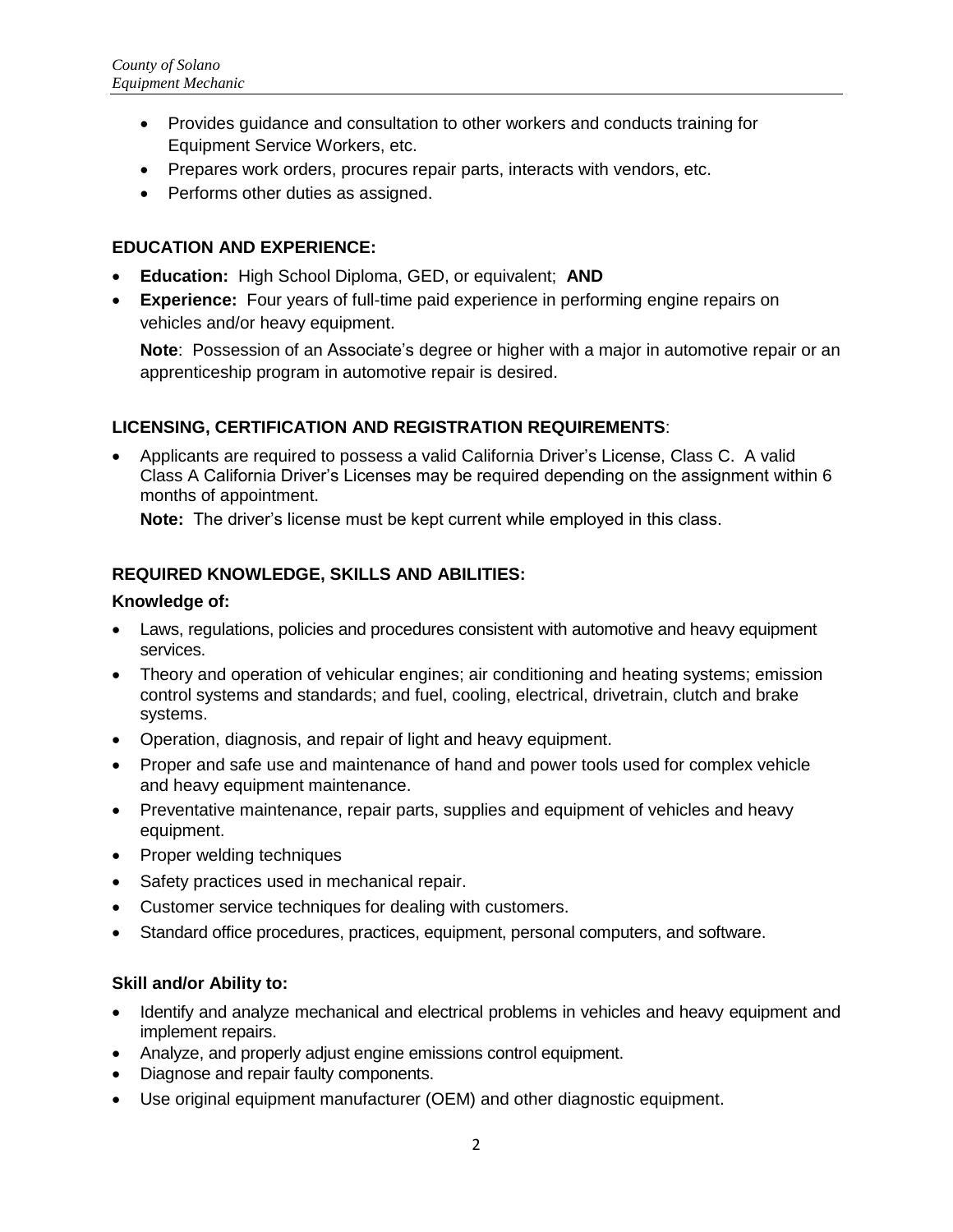- Use hydraulic, vacuum hydraulic and air brake systems.
- Read and understand manuals, diagnostic charts, specifications and measuring tools.
- Use special equipment, gages, meters, and tools used in the equipment repair trade.
- Improvise and make repairs under adverse field conditions.
- Follow safe working procedures.
- Communicate effectively both verbally and in writing.
- Demonstrate tact and diplomacy.
- Follow oral and written instructions and prepare simple reports;
- Recognize conditions which adversely affect vehicle safety, such as defects in the brakes, tires and steering systems.
- Safely drive vehicles and operate other equipment that has been serviced/repaired.
- Understand, interpret and apply applicable laws, regulations and policies and use good judgment.
- Establish good relationships with the public and internal customers.
- Maintain accurate records and document actions taken.
- Perform a variety of technical and specialized tasks and functions in an independent, competent and timely manner.
- Use modern office equipment to include computers and related software applications.
- Operate and maintain a variety of hand and power tools properly and safely.

## **PHYSICAL REQUIREMENTS:**

- Mobility and Dexterity: This class typically requires employees to perform the following: (1) balancing, stooping, kneeling, reaching, crawling, fingering, grasping, and repetitive motion; (2) climbing and working safely on ladders and step ladders with a total weight that does not exceed the weight capacity of the ladder; and (3) standing or walking for extended periods of time on uneven surfaces.
- Lifting, Carrying, Pushing and Pulling Heavy work: This class typically requires employees to perform the following: exerting up to 100 pounds of force occasionally with assistance, and/or up to 50 pounds of force frequently, and /or up to 20 pounds of force constantly to move objects.
- Vision: This class requires employees to have close visual acuity, with or without correction, to prepare and analyze data and figures, view a computer terminal, read, and to distinguish between normal and off shade colors and to read gauges and meters in dimly lighted areas etc. Employees are also required to have depth perception and good eye-to-hand coordination in order to operate a motor vehicle and to operate a variety of hand and power tools.
- Hearing/Talking: This class requires employees to perceive the nature of sounds at normal speaking levels with or without correction, and have the ability to receive detailed information through oral communication. Employees in this class are also required to be able to communicate to express or exchange ideas. Detailed or important instructions must occasionally be conveyed to others accurately, loudly, and/or quickly.
- Other: This class typically requires employees to have sufficient sense of smell, and touch to observe equipment functions for normal and abnormal occurrences.

## **WORKING CONDITIONS:**